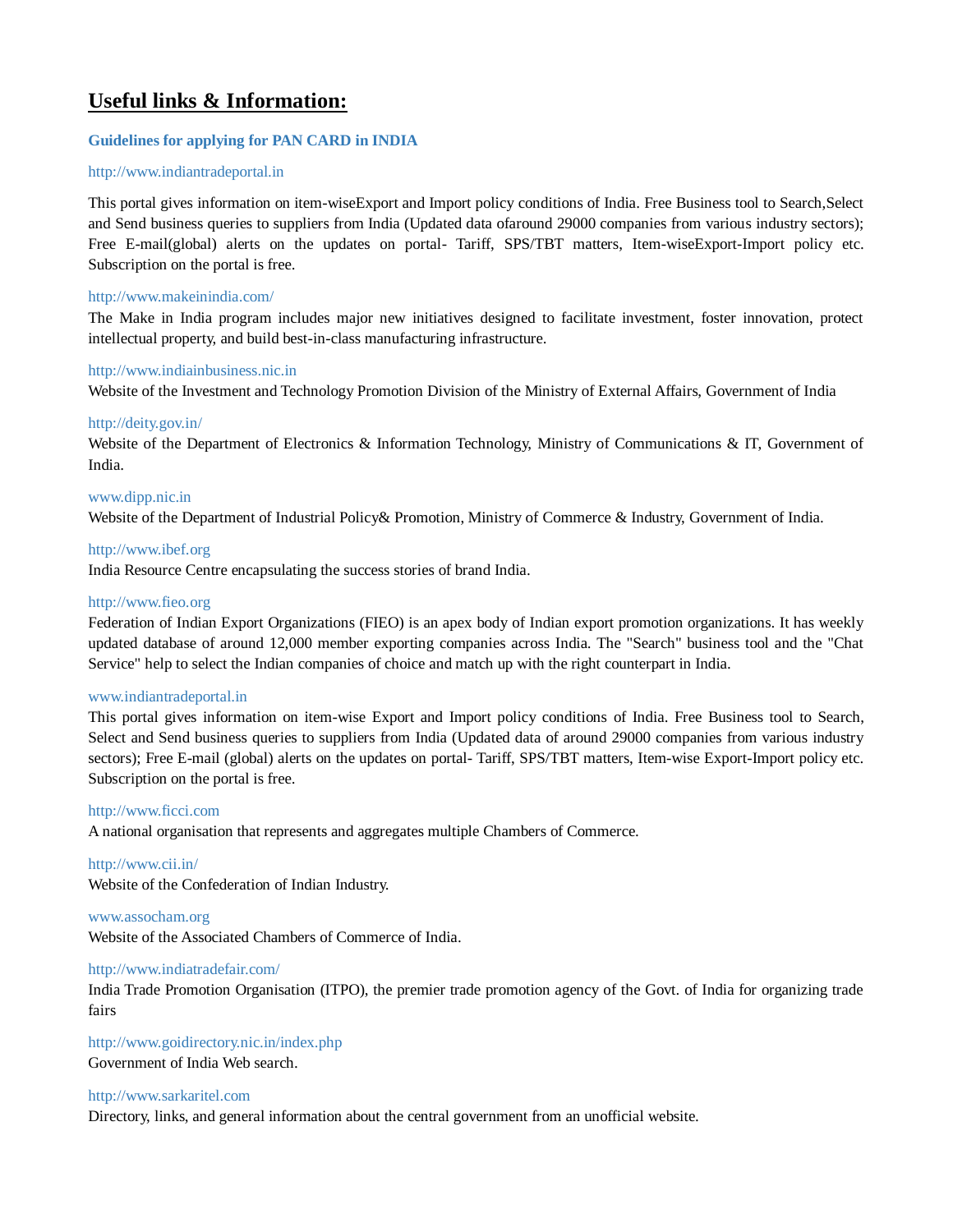# <http://finmin.nic.in/> Ministry of Finance, Government of India

# <http://www.rbi.org.in/home.aspx>

Reserve Bank of India

# [www.mospi.nic.in](http://www.mospi.nic.in/)

Website of the Ministry of Statistics and Programme Implementation, Government of India

# <http://www.cmie.com/>

Databases and information products about India's economy.

# <http://www.ncaer.org/>

National Council for Applied Economic Research (NCAER), India's premier economic research institution, specialising in policy research

# <http://www.icrier.org/> Website of the Indian Council for Research on International Economic Relations

[http://pbd-india.com](http://pbd-india.com/) Information on Pravasi Bharatiya Divas.

<http://www.worldbank.org/> The World Bank

# <http://www.imf.org/>

IMF Home page with links to News, About the IMF, Fund Rates, IMF Publications, What's New, Standards and Codes, Country Information and featured topics.

# <http://www.adb.org/>

The Asian Development Bank (ADB), a multilateral development finance institution, promotes economic and social progress by fighting poverty in Asia

# <https://www.indiabudget.gov.in/>

Union Budget and Economic Survey: This website provides detailed information about the Union Budget of the Government of India and Economic Survey released every year prior to the Budget Exercise.

# <http://www.makeinindia.com/policy/foreign-direct-investment/>

A general overview of India's FDI policy is available.

# <http://dipp.nic.in/>

Updated briefs and others Details regarding FDI Policy, Industrial Policy, National Design Policy, India's IPR Policy, North East Industrial and Investment Promotion Policy, National Manufacturing policy; Relevant acts and legislation for Investment promotion; Comprehensive details regarding GoI running schemes and rules for Investment Promotion etc. can be accessed at the website of the Department of Industrial Policy and Promotion. The website also provides information about International Cooperation agreements and MoUs signed by the Government of India for Investment Promotion.

# [www.investindia.gov.in](http://www.investindia.gov.in/)

Invest India will assists investors in accessing relevant information on investment policies and procedures,tax rates, skill availability, facilities provided by states,investment opportunities in different sectors, list of consultants etc.In addition, it will help investors in setting up their businesses in India.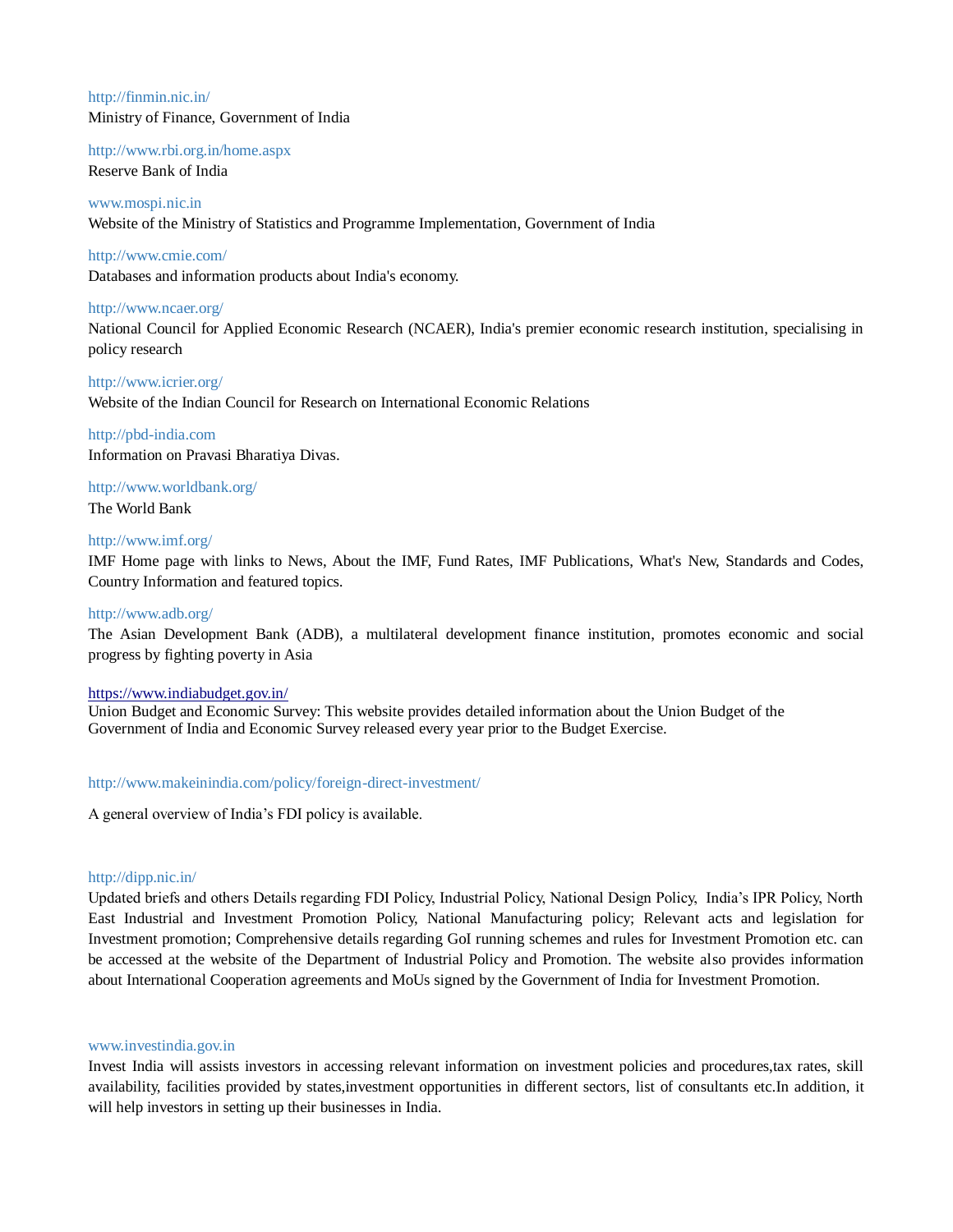# **Foreign Exchange Management (Acquisition and transfer of Immovable Property in India) Regulations' 2000[Notification No.FEMA.21/2000-RB dated May 3, 2000]**

[http://www.rbi.org.in/scripts/BS\\_ECMNotificationUserView.aspx?Id=161](http://www.rbi.org.in/scripts/BS_ECMNotificationUserView.aspx?Id=161)

Exchange Control Manual of RBI [http://www.rbi.org.in/scripts/BS\\_ECMCategory.aspx](https://www.rbi.org.in/scripts/BS_ECMCategory.aspx)

Foreign Exchange Management Act 1999: <http://indiacode.nic.in/fullact1.asp?tfnm=199942> Regulations of RBI on Exchange Control: [http://www.rbi.org.in/scripts/BS\\_ECMNotification.aspx](https://www.rbi.org.in/scripts/BS_ECMNotification.aspx) Notifications of RBI on Exchange Control: [http://www.rbi.org.in/Scripts/Bs\\_FemaNotifications.aspx](https://www.rbi.org.in/Scripts/Bs_FemaNotifications.aspx) FAQs on Accounts opened by Foreign Nationals and Foreign Tourists: [http://www.rbi.org.in/scripts/FAQview.aspx?id=30](https://www.rbi.org.in/scripts/FAQview.aspx?id=30) Acquisition and Transfer of Immovable Property in India by a person resident outside India and Foreigners: <http://www.rbi.org.in/scripts/FAQview.aspx?id=33>

#### [www.ebiz.gov.i](http://www.ebiz.gov.i/)

Procedure to be followed for Industrial license has been made online through eBiz portal.

#### [http://environmentclearance.nic.in](http://environmentclearance.nic.in/)

Submission of environmental clearances for setting up of new projects can be made online.

#### <https://www.incometaxindia.gov.in/Pages/default.asp>

**Taxation in India:** Website of the Income tax Department of the Government of India.

Useful links on this website for NRIs, Investors etc are:

[Taxation information Services](https://www.incometaxindia.gov.in/pages/tax-information-services.aspx)

[Tax Laws and Rules](https://www.incometaxindia.gov.in/pages/tax-laws-rules.aspx)

[Important Provisions for Non Residents planning to set up Business in India](https://www.incometaxindia.gov.in/pages/international-taxation.aspx)

[Important provisions for Non Residents under Income tax Acts, Company Act, FEMA etc.](https://www.incometaxindia.gov.in/Pages/international-taxation/provision-non-resident.aspx)

[International Taxation related](https://www.incometaxindia.gov.in/pages/international-taxation.aspx)

Comprehensive information regarding Goods and Service tax, including relevant lawas and implementation can be accessed [here.](http://www.cbic.gov.in/htdocs-cbec/gst/index)

# **Insurance Development and Regulatory Authority Act**

Insurance sector in India has been traditionally dominated by state owned Life Insurance Corporation and General Insurance Corporation and its four subsidiaries. Insurance Development and Regulatory Authority (IRDA) is the regulatory authority in the insurance sector under the Insurance Development and Regulatory Authority Act, 1999. [Website](http://www.irdaindia.org/)

# **Securities and Exchange Board of India (SEBI)**

Securities and Exchange Board of India (SEBI) established under the Securities and Exchange aboard of India Act, 1992 is the regulatory authority for capital markets in India. [Wesbite](http://www.sebi.gov.in/HomePage.jsp)

# **Forwards Market Commission (FMC)**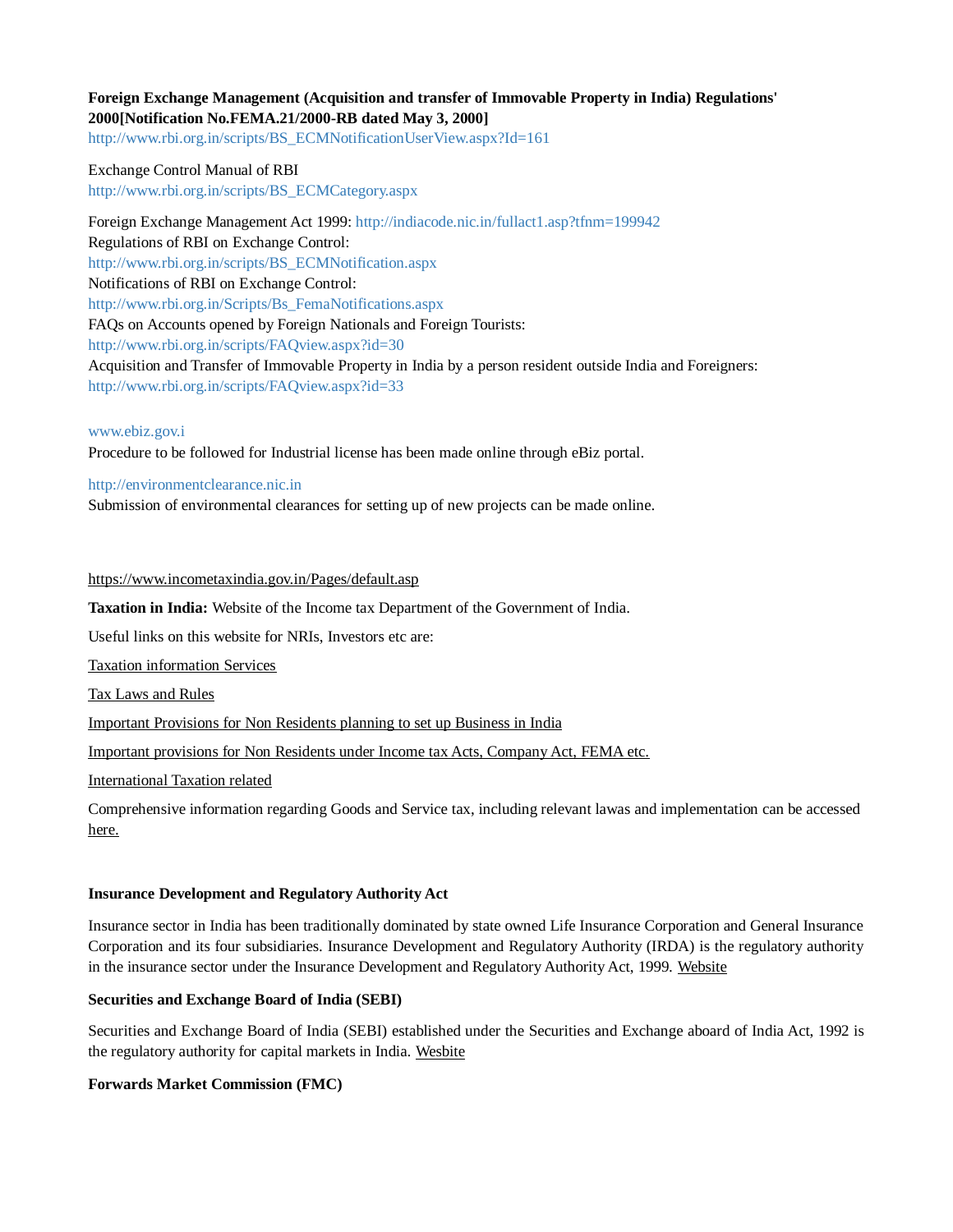FMC is the chief regulator of the commodity(MCX, NCDEX, NMCE, UCX etc) of the Indian futures market. The main aim of this body is to advise the Central Government on matters of the Forwards Contracts Act, 1952. [Website](http://www.fmc.gov.in/sitemap.aspx?langid=2)

# **Insurance Regulatory and Development Authority :**

IRDA is the apex statutory body, which regulates and at the same time, develops the insurance industry. Website

# **Important Economic laws of India**

**Reserve Bank of India Act 1934:** [http://rbidocs.rbi.org.in/rdocs/Publications/PDFs/RBIAM\\_230609.pdf](http://eoibeijing.gov.in/pdf/RBIAM_230609.pdf) **Insurance Act , 1938:** [www.irdaindia.org](https://www.irdai.gov.in/Defaulthome.aspx?page=H1) **Industries (Development and Regulation) Act, 1951:** [http://siadipp.nic.in/publicat/ip/ipact01.htm](http://eoibeijing.gov.in/pdf/Industries_act1951.pdf) **Industrial Disputes Act, 1947:** [http://www.indialawinfo.com/bareacts/ida.html](http://labour.gov.in/sites/default/files/THEINDUSTRIALDISPUTES_ACT1947_0.pdf) **Environment (Protection) Act, 1986:** <http://envfor.nic.in/legis/env/env1.html> **Foreign Trade (Development and Regulation) Act, 1992:** [Please click to visit the website](http://www.cbec.gov.in/index) **Income-tax Act, 1961:** [http://law.incometaxindia.gov.in/TaxmannDit/DisplayPage/dpage1.aspx](http://www.incometaxindia.gov.in/Pages/default.aspx) **Foreign Exchange Management Act , 1999:** <http://indiacode.nic.in/fullact1.asp?tfnm=199942> **Customs Act, 1962:** [http://www.cbec.gov.in/customs/cs-act/cs-act-idx.htm](http://eoibeijing.gov.in/www.cbec.gov.in/htdocs-cbec/customs/cs-acts-botm) **Customs Tariff Act 1975:** [http://www.cbec.gov.in/customs/cst-0708/cst-main.htm](http://www.cbec.gov.in/resources/htdocs-cbec/customs/cst2012-13/cst-act-1213.pdf) **Central Excise Act, 1944:** [http://www.cbec.gov.in/excise/cx-act/cx-act-idx.htm](http://www.cbec.gov.in/htdocs-cbec/excise/cx-act/cx-act-ch2-june16) **Central Excise Tariff Act, 1985, 1986:** [http://www.cbec.gov.in/excise/cx-tariff0708/cxt0708-idx.htm](http://www.cbec.gov.in/resources/htdocs-cbec/excise/cxt2012-13/cxt-act-1213.pdf) **Companies Act , 1956 and 2013:** [http://www.mca.gov.in/MinistryV2/companiesact.html](http://www.mca.gov.in/SearchableActs/Section2.htm) Patents Act, 1970: [http://ipindia.nic.in/ipr/patent/patents.htm](http://ipindia.nic.in/) **Copyright Act 1957:** <http://indiacode.nic.in/fullact1.asp?tfnm=195714> **Trade Marks Act , 1999:** [http://did.nic.in/ipr/trademark/tmmain.htm](http://www.wipo.int/wipolex/en/text.jsp?file_id=1281070) **Securities and Exchange Board of India Act 1992:** [Please click to visit the website](http://www.sebi.gov.in/Index.jsp?contentDisp=SiteMap) **Central Electricity Act 2003:** [http://cea.nic.in/reports/electricity\\_act2003.pdf](http://cea.nic.in/) **Information Technology Act 2000:** <http://www.dot.gov.in/act-rules/information-technology-act-2000> **Constitution of India:** <http://indiacode.nic.in/coiweb/welcome.html>

# **Intellectual Property Rights (IPR)**

# **Detailed information about the Indian Patents Act is available at the website of Controller of Patents, Designs and Trademarks at:**

[http://ipindia.nic.in/ipr/patent/patents.htm](http://ipindia.nic.in/) **The Patents Act 1970:** [http://ipindia.nic.in/ipr/patent/patAct1970-3-99.html](http://ipindia.nic.in/) **The Patents (Amendment) Act 1999:** [http://ipindia.nic.in/ipr/patent/patact\\_99.PDF](http://ipindia.nic.in/) **The Patents (Amendment) Act 2002:** [http://ipindia.nic.in/ipr/patent/patentg.pdf](http://ipindia.nic.in/) **The Patents (Amendment) Act 2005:** [http://ipindia.nic.in/ipr/patent/patent\\_2005.pdf](http://ipindia.nic.in/) **For Patent e-filing service please visit :** <https://ipindiaonline.gov.in/epatentfiling/goForLogin/doLogin>

# **Copyrights and related rights**

[www.copyright.gov.in](http://eoibeijing.gov.in/www.copyright.gov.in)

# **Trademarks**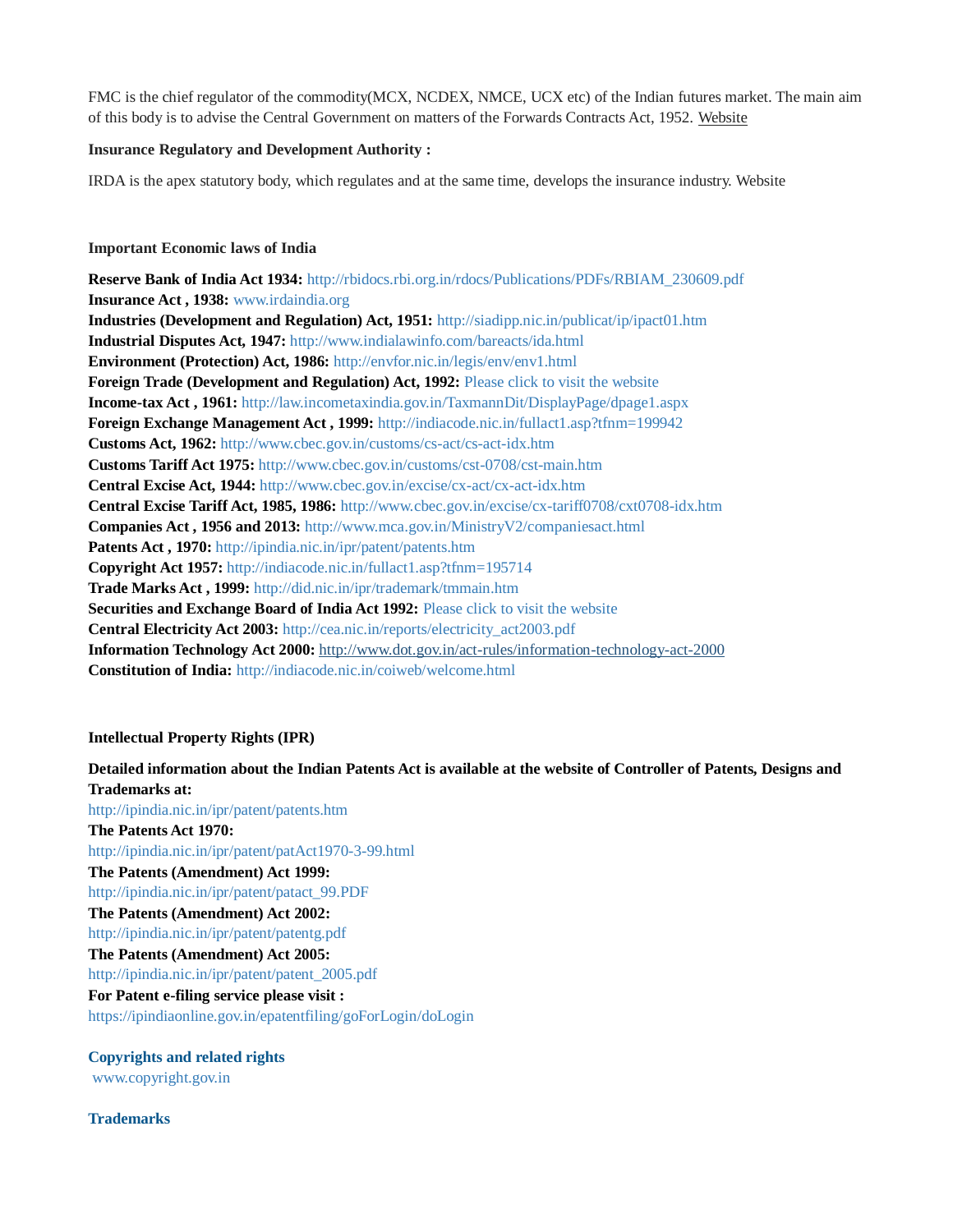#### **Further details regarding trademarks protection are available at the website of Controller of Patents, Designs and Trademarks**

[http://ipindia.nic.in/tmr\\_new/default.htm](http://ipindia.nic.in/) **Trademarks Act 1999** [http://ipindia.nic.in/tmr\\_new/tmr\\_act\\_rules/tmr\\_act.pdf](http://ipindia.nic.in/) **Trademarks Rules 2002** [http://ipindia.nic.in/tmr\\_new/tmr\\_act\\_rules/tmr\\_rules\\_2002.pdf](http://ipindia.nic.in/tmr_new/tmr_act_rules/tmr_rules_2002.pdf)

# **Geographical indications**

**Further details regarding geographical indications protection are available at the website of Controller of Patents Trademarks and Designs** [http://ipindia.nic.in/ipr/gi/geo\\_ind.htm](http://ipindia.nic.in/)

# **The Geographical Indications of Goods (Registration and Protection) Act 1999**

[http://wbbb.nic.in/Legislations/rules/TheGeographicalIndicationofGoodsAct1999.pdf](http://eoibeijing.gov.in/pdf/TheGeographicalIndicationofGoodsAct1999.pdf) **The Geographical Indications of Goods (Registration and Protection) Rules 2002** [http://ipindia.nic.in/ipr/gi/Girule~1.PDF](http://ipindia.nic.in/)

# **Protection of Plant varieties**

**Department of Agriculture and Cooperation, Ministry of Agriculture** <http://agricoop.nic.in/> **The Protection of Plant Varieties and Farmers' Rights Act 2001** [http://agricoop.nic.in/PPV&FR%20Act,%202001.pdf](http://agricoop.nic.in/)

# **Industrial Designs**

# **For further details, visit the website of Controller of Patents Designs and Trademarks at** [http://ipindia.nic.in/ipr/design/designs.htm](http://ipindia.nic.in/) **General Information Booklet for Applicants of Designs:** [http://ipindia.nic.in/ipr/design/design\\_proc.htm](http://ipindia.nic.in/) **The Designs Act 2000:** [http://ipindia.nic.in/ipr/design/design\\_act.PDF](http://ipindia.nic.in/) **The Designs Rules 2001:** [http://ipindia.nic.in/ipr/design/des\\_rule.PDF](http://ipindia.nic.in/) **The Designs (Amendment) Rules 2003:** [http://ipindia.nic.in/ipr/design/design\\_r\\_03.pdf](http://ipindia.nic.in/)

# **Incorporation of a Company**

# **For further details please visit the website of Ministry of Company Affairs**

<http://www.mca.gov.in/>

[http://www.mca.gov.in/MinistryV2/RegisterNewComp.html](http://www.mca.gov.in/MinistryV2/)

A foreign company can establish its place of business in India by filling Form FC-1 (Documents delivered for registration by a foreign company). The eForm has to be digitally signed by authorized representative of the foreign company. Website: [http://www.mca.gov.in/MinistryV2/AboutFiling.html](http://www.mca.gov.in/MinistryV2/)

**Foreign Exchange Management (Establishment in India of branch or office or other place of business) Regulations, 2000**[http://www.rbi.org.in/Scripts/BS\\_FemaNotifications.aspx?Id=176](https://www.rbi.org.in/Scripts/BS_FemaNotifications.aspx?Id=176)

# **Foreign Exchange Management (Establishment in India of branch or office or other place of business) (Amendment) Regulations, 2003**

[http://www.rbi.org.in/Scripts/BS\\_FemaNotifications.aspx?Id=1416](https://www.rbi.org.in/Scripts/BS_FemaNotifications.aspx?Id=1416)

**Foreign Exchange Management (Establishment in India of branch or office or other place of business) (Second Amendment) Regulations, 2003**

[http://www.rbi.org.in/Scripts/BS\\_FemaNotifications.aspx?Id=1450](https://www.rbi.org.in/Scripts/BS_FemaNotifications.aspx?Id=1450)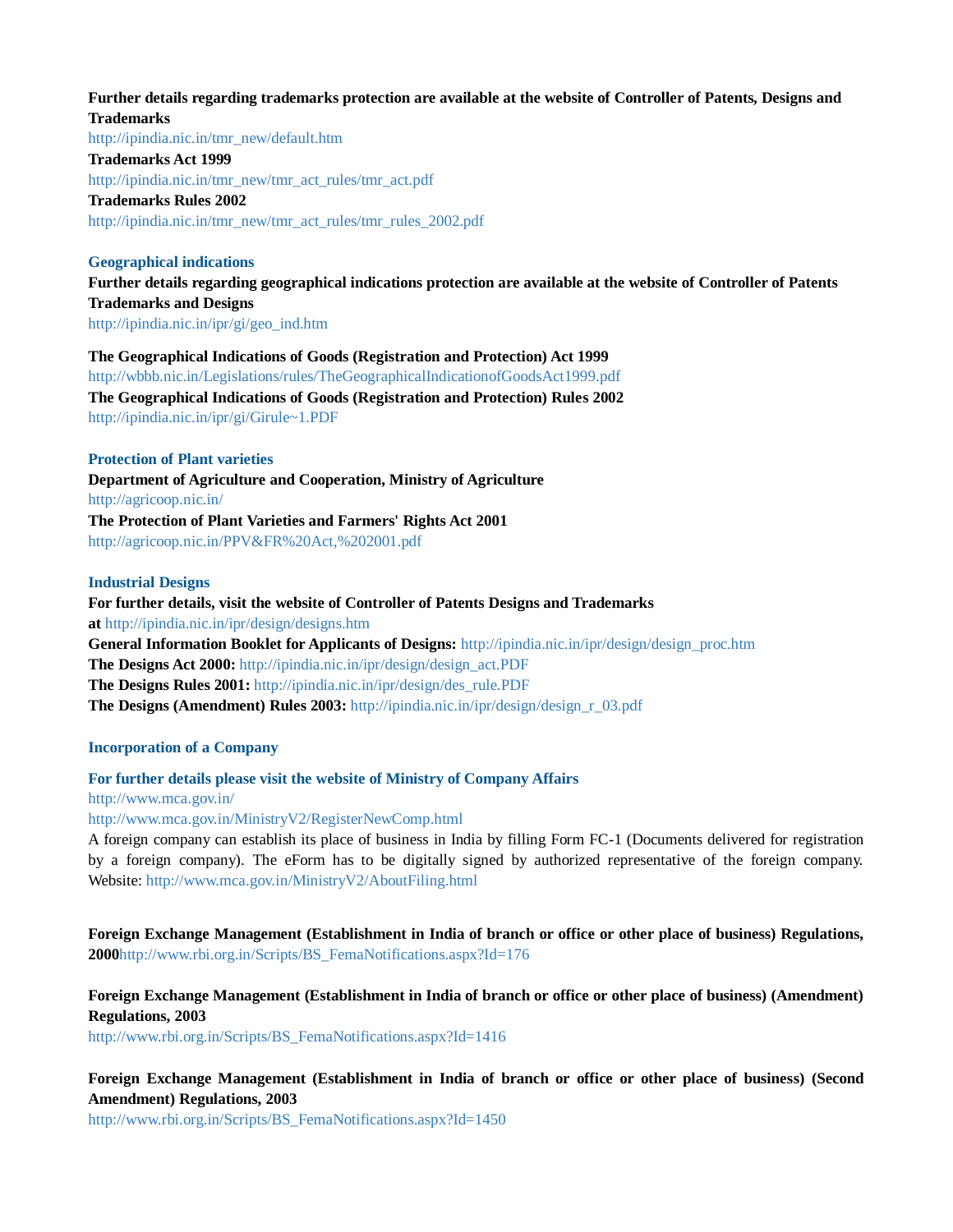# **Foreign Exchange Management (Establishment in India of Branch or Office or Other Place of Business) (Amendment) Regulations, 2005**

[http://www.rbi.org.in/Scripts/BS\\_FemaNotifications.aspx?Id=2469](https://www.rbi.org.in/Scripts/BS_FemaNotifications.aspx?Id=2469)

### **Form FNC-I for opening a Branch/Project/Liaison Office** [http://rbidocs.rbi.org.in/rdocs/Forms/PDFs/form-fnc1.pdf](https://rbidocs.rbi.org.in/rdocs/Forms/PDFs/form-fnc1.pdf)

**Exchange Control manual of RBI** [http://www.rbi.org.in/scripts/BS\\_ECMCategory.aspx](https://www.rbi.org.in/scripts/BS_ECMCategory.aspx)

**Foreign Exchange Management Act 1999** <http://indiacode.nic.in/fullact1.asp?tfnm=199942>

<http://commerce.gov.in/Index.aspx>

Department of Commerce

#### <http://commerce.gov.in/InnerContent.aspx?Id=5>

Various Public Sector Undertakings working under Department of Commerce

# <http://commerce.gov.in/InnerContent.aspx?Id=6>

Export Promotion Councils working under Department of Commerce

### <http://commerce.gov.in/InnerContent.aspx?Id=4>

Autonomous bodies including all Commodity Boards working under the Department of Commerce

<http://www.indiatradefair.com/>

Website of ITPO. IT has details of Trade Fair and events in India-base.

#### <https://www.fieo.org/>

Federation of Indian Export Organisations

**Website of Ministry of Labour and Employment, Government of India is:** [http://labour.nic.in](http://labour.nic.in/) List of various central labour laws [http://labour.nic.in/act/welcome.html](http://labour.nic.in/)

**Workmen's Compensation Act 1923** [http://indiacode.nic.in/fullact1.asp?tfnm=192308](http://eoibeijing.gov.in/indiacode.nic.in/fullact1.asp?tfnm=192308)

**Minimum Wages Act 1948** <http://indiacode.nic.in/fullact1.asp?tfnm=194811>

**Payment of Wages Act 1936** <http://indiacode.nic.in/fullact1.asp?tfnm=193604>

**Industrial Disputes Act 1947** <http://indiacode.nic.in/fullact1.asp?tfnm=194714>